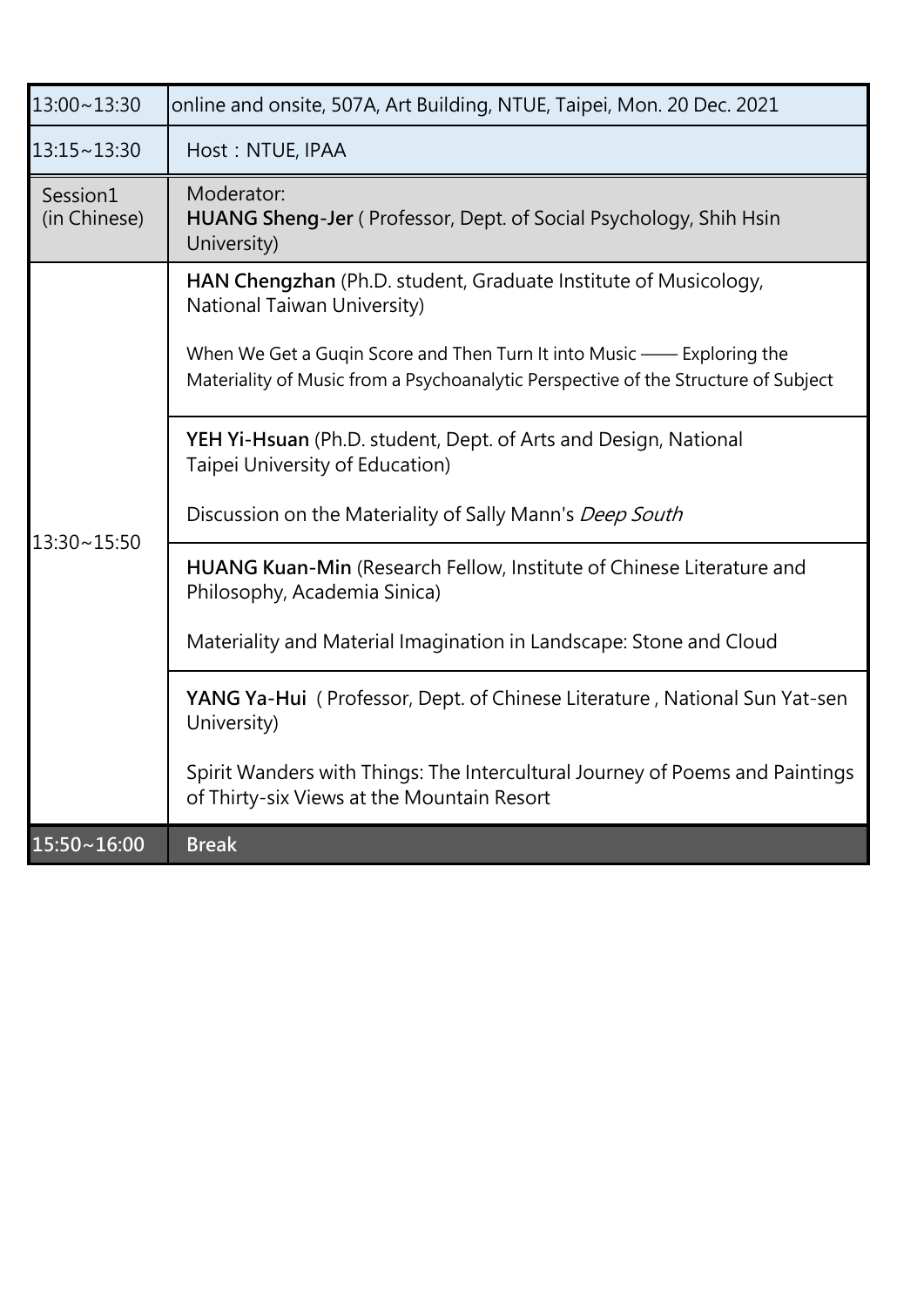| Session <sub>2</sub><br>(in English) | Moderators:<br>LEE Yen-Yi (Assistant Professor, Graduate Institute of Philosophy, National<br>Central University)<br>NI Ming-Tsuey (Assistant Professor, Dept. of Arts and Design, National Taipei<br>University of Education)                                                                                          |
|--------------------------------------|-------------------------------------------------------------------------------------------------------------------------------------------------------------------------------------------------------------------------------------------------------------------------------------------------------------------------|
| $16:00 - 18:00$                      | <b>CHENG Fan-Ting</b> (Associate Professor, Graduate Institute of Taiwan<br>Literature, National Taiwan University)<br>Object Theater: The Queer Use in Against Again Troupe's Drift Error                                                                                                                              |
|                                      | KUNG Chien-Chen (Assistant Professor, Dept. of Arts and Design, National<br>Taipei University of Education)<br>LI Chyi-Chang (Associate Professor, The Graduate School of Arts and<br>Humanities Instruction, National Taiwan University of Arts)<br>Arts and Anthropology: Sharing some Experiences of a Reading Group |
|                                      | Yolaine Escande (Director of Research, CRAL, EHESS-CNRS, Paris)<br>Materiality and Multiculturality in the Digital Age: the Case of Zhang<br>Dongning                                                                                                                                                                   |
|                                      |                                                                                                                                                                                                                                                                                                                         |
| $18:00 - 18:30$                      | <b>Break</b>                                                                                                                                                                                                                                                                                                            |
| Session <sub>3</sub><br>(in English) | Moderators:<br>LIN Hongjohn (Professor, School of Fine Arts, Taipei National University of<br>the Arts)<br>LIN Chi-Ming (Professor, Dept. of Arts and Design, National Taipei<br>University of Education)                                                                                                               |
|                                      | YANG Chien-Chang (Associate Professor, Graduate of Institute of<br>Musicology, National Taiwan University)<br>How Music Was Made Useful: Technology of Music, Its Materials and<br><b>Mediations</b>                                                                                                                    |
|                                      | Jean-Marie Schaeffer (Director of Studies, CRAL, EHESS-CNRS, Paris)                                                                                                                                                                                                                                                     |
| 18:30~20:30                          | Non Fungible Tokens: a new art-form? Digitalization, global art and global<br>speculation                                                                                                                                                                                                                               |
|                                      | WENG Ruo-Yang (Ph.D. student, Dept. of East Asian Studies, University of<br>Toronto)                                                                                                                                                                                                                                    |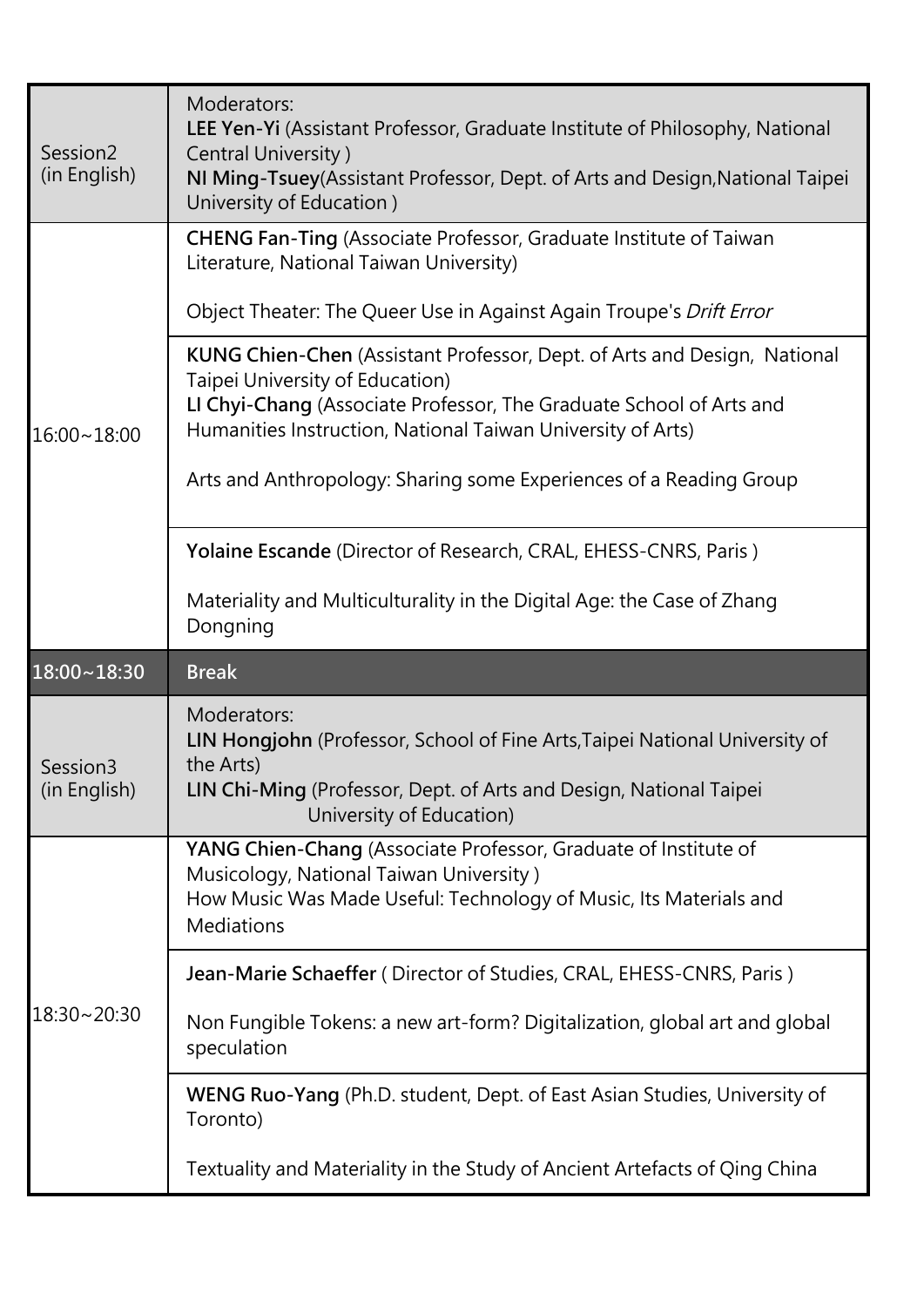| 13:00~13:30              | online and onsite, 507A, Art Building, NTUE, Taipei, Tue. 21 Dec. 2021                                                                                                     |
|--------------------------|----------------------------------------------------------------------------------------------------------------------------------------------------------------------------|
| Session4<br>(in Chinese) | Moderator:<br><b>YANG Chien-Chang</b> (Associate Professor, Graduate Institute of Musicology<br>National Taiwan University)                                                |
| 13:30~15:50              | <b>CHEN Shu-Ju</b> (Ph.D. student, Dept. of Arts and Design, National<br>Taipei University of Education)<br>Hayao Miyazaki's Mythical language and Cross-cultural Identity |
|                          | LU Yue (Ph.D. student, Graduate Insitiute of Taiwan Literature, National<br>Taiwan University)                                                                             |
|                          | The Body, the Art, and the Archive: the Writing of the Mountain Forest History                                                                                             |
|                          | <b>WANG Wen-Sheng</b> (Retired and Adjunct Professor at Philosophy Dept. of<br>National Chengchi University)                                                               |
|                          | Artworks as a medium for people and things to "make space" for each other                                                                                                  |
| $15:50 \times 16:00$     | <b>Break</b>                                                                                                                                                               |